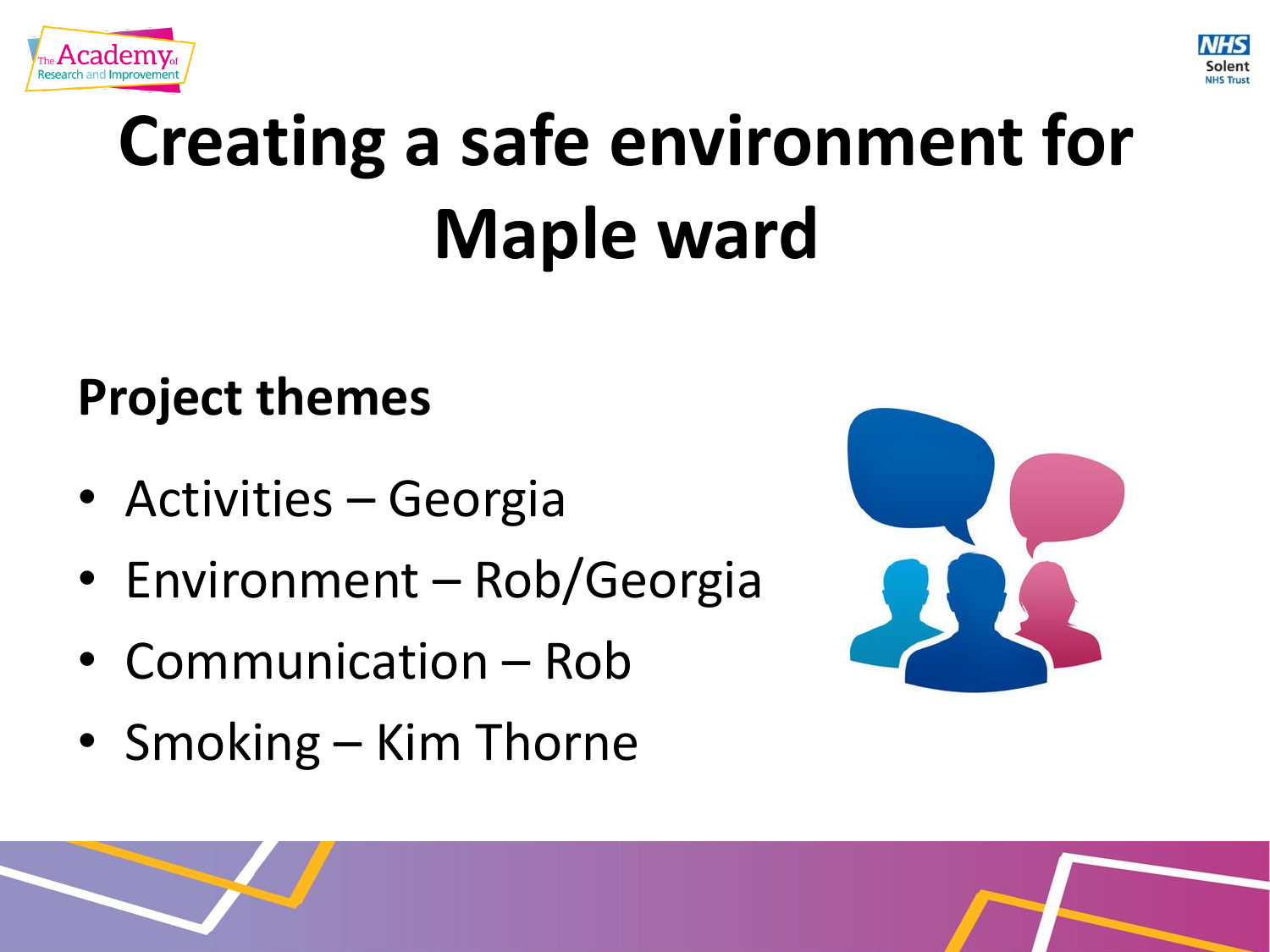

## **Increase activities**

The QI project intends to devise, test and embed a programme of increased ward activity through:

- Collaborative work to develop an activity schedule
- Provision of staff:
	- Workshops
	- Training
	- Skills slots
	- Supervision
	- Recording activities
- Organisation and development of resources





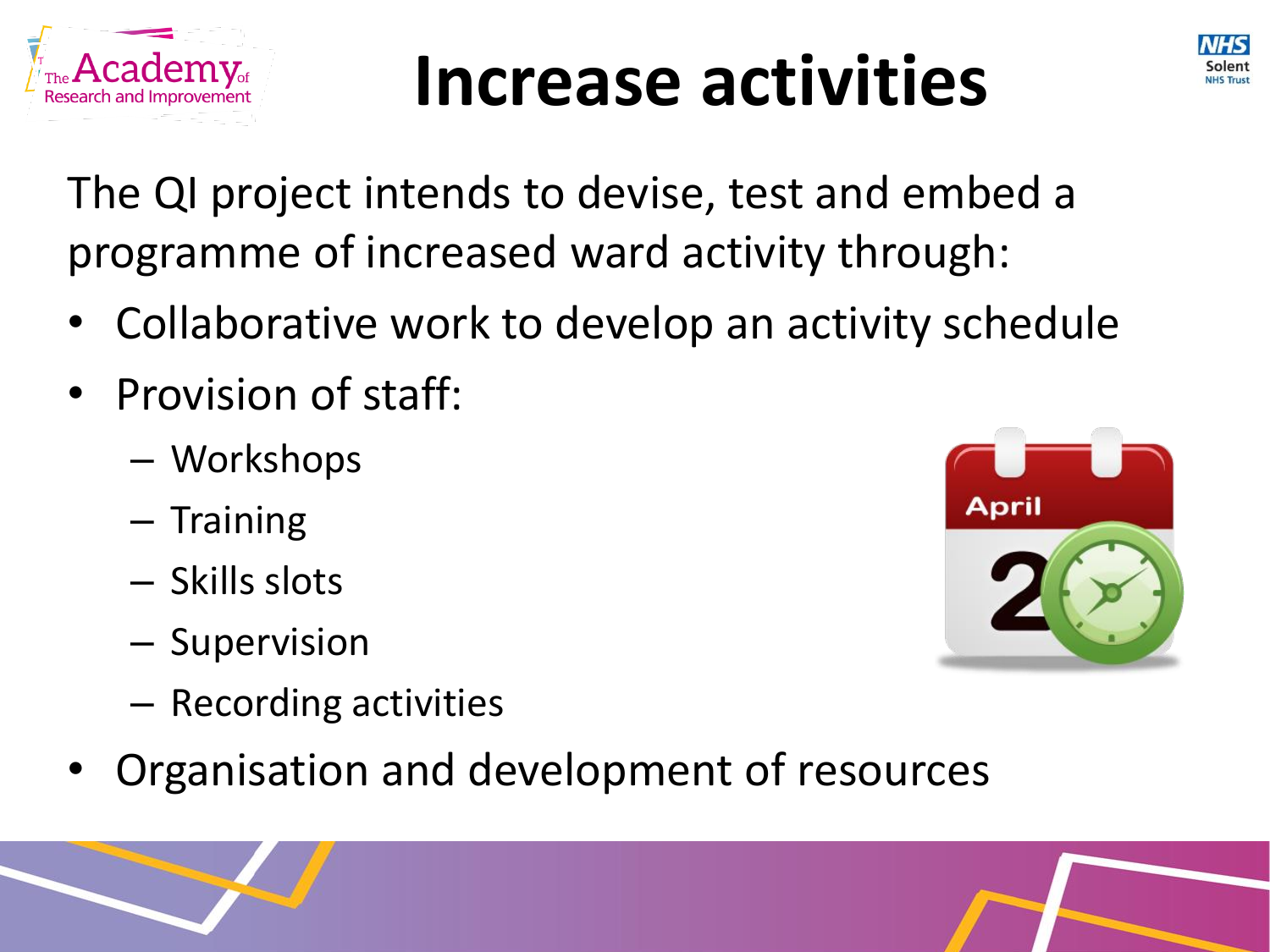



# **Improve the ward environment Hospital Rooms Charity**

- "Mission to provide joy and dignity"
- Commission world class artists
- Work alongside patients and staff
- Striking balance of stimulus
- Welcoming environment
- Bid for 2020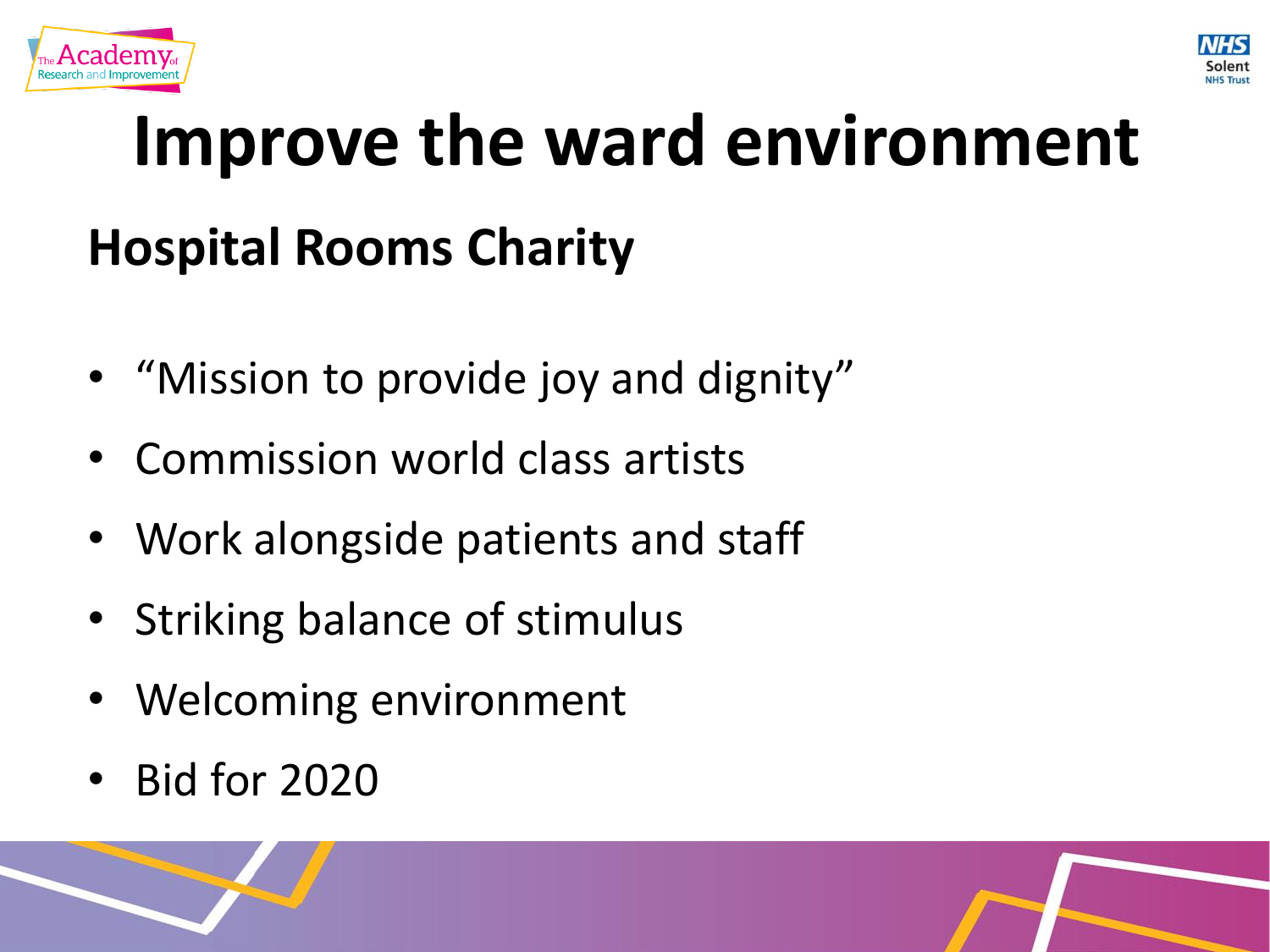



## **Introduce Sensory Integration**

The QI project wants to embed the use of sensory integration as a planned, regular intervention

It has involved:

- Sharing of knowledge and skills from evidence based, accredited training
- Provision of:
	- staff training
	- staff supervision

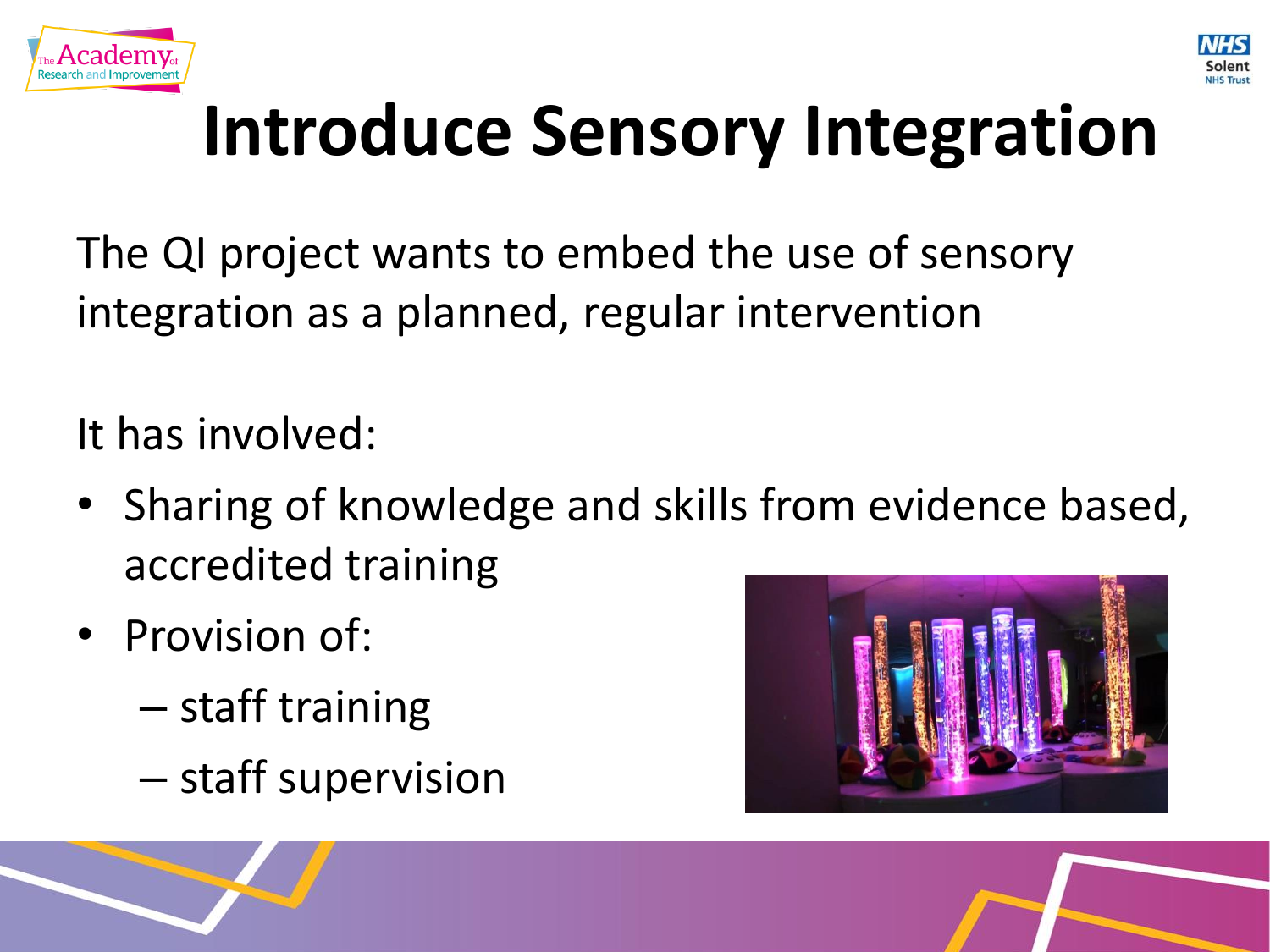



## **Improving Communication**

- Test and embed routine use of the Dynamic Appraisal of Situational Aggression (DASA)
- Review on a monthly basis



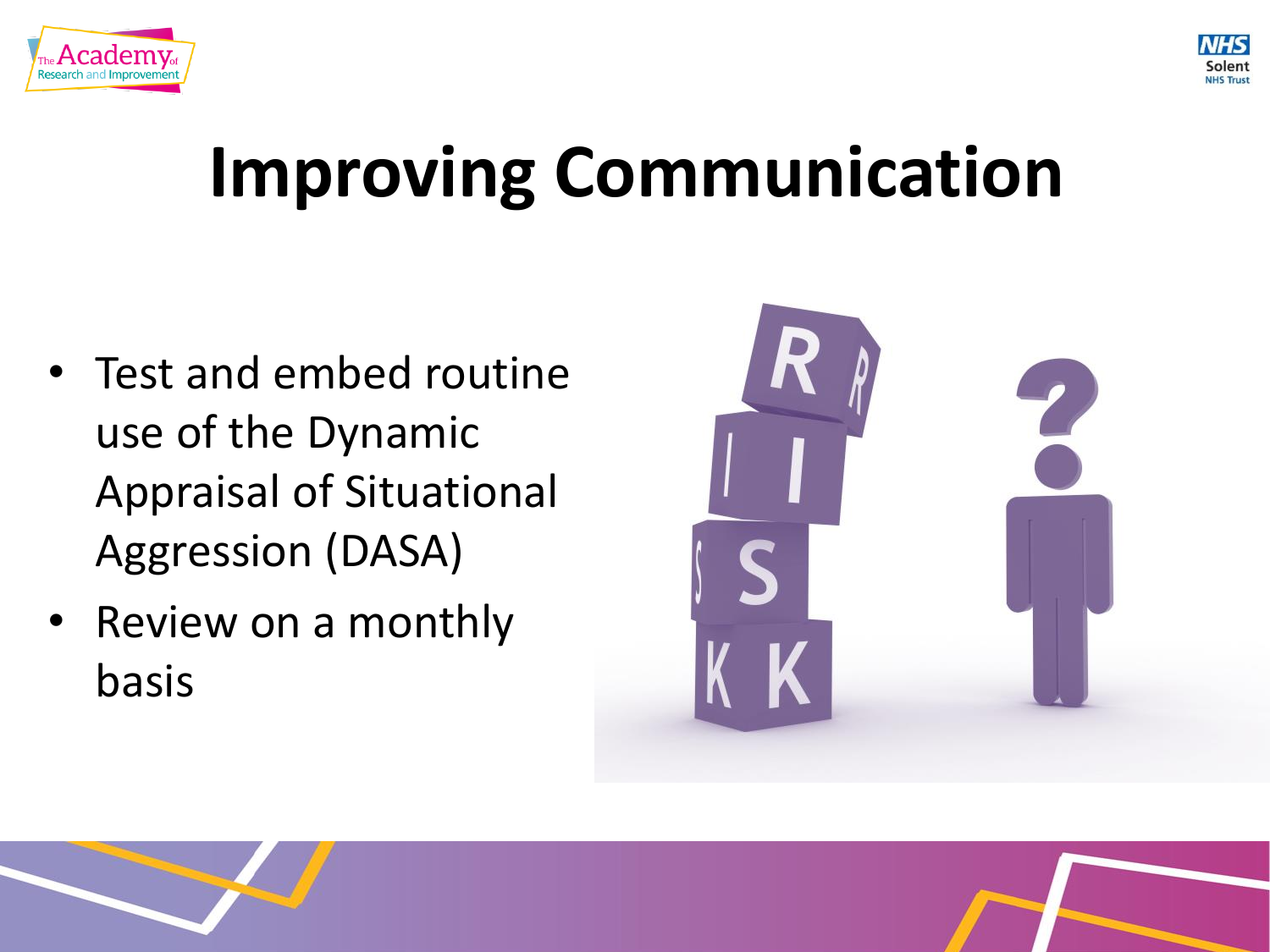



## **Challenges to date ….**

- Small team
- No dedicated service-user involvement
- Loss of team members
- Communication
	- Ward based staff
	- Senior management



• Ensuring team involvement in ward refurbishment



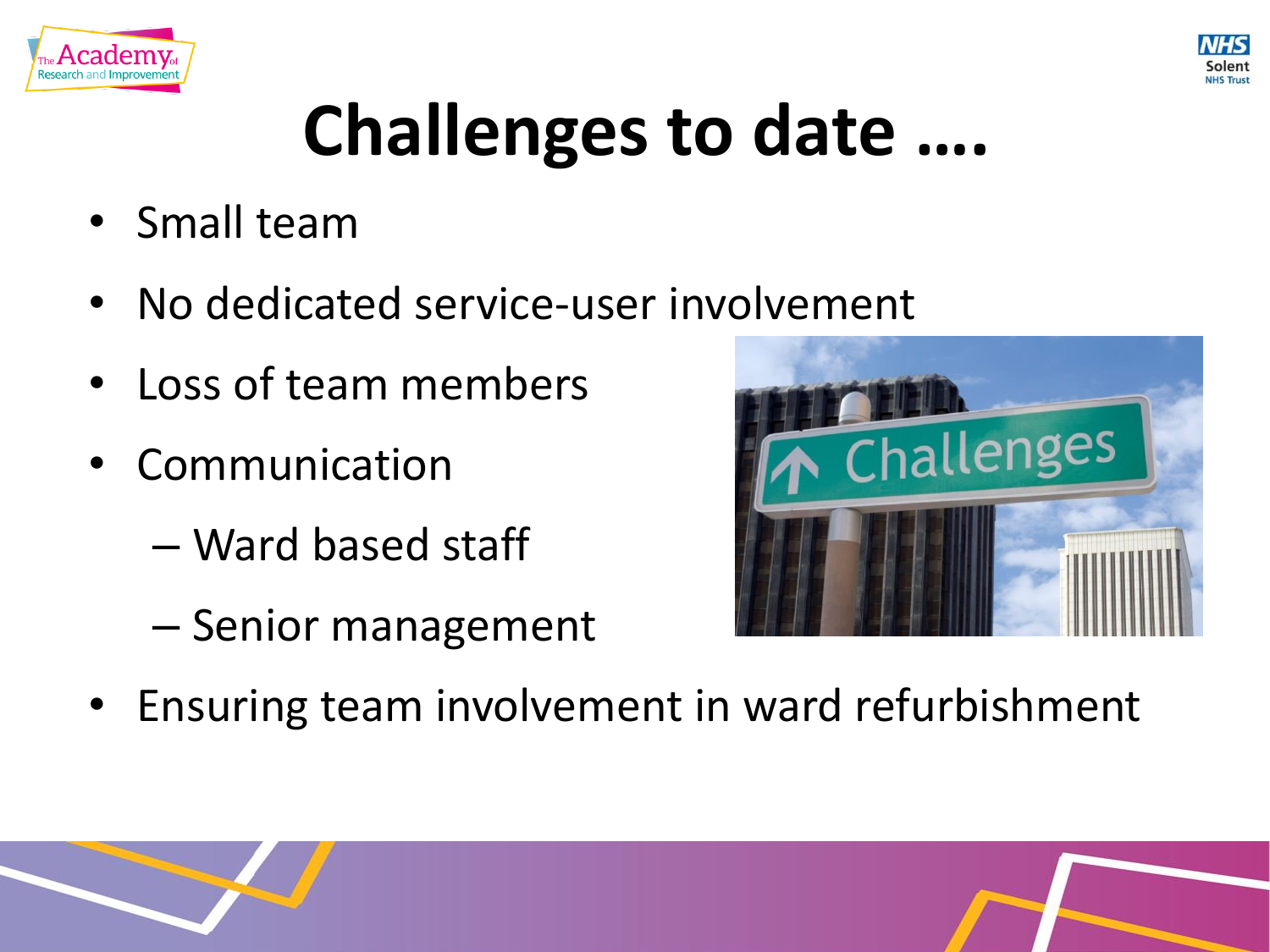

#### **In order to move forwards we would like from the ward ….**

- $\checkmark$  A team for each theme
- $\checkmark$  Team members to have allocated time to drive themes forwards



- ✓ Dedicated service-user involvement
- $\checkmark$  Resources for activities
- $\checkmark$  Space for Sensory Integration
- $\checkmark$  We can then apply for Dragon's Den funding

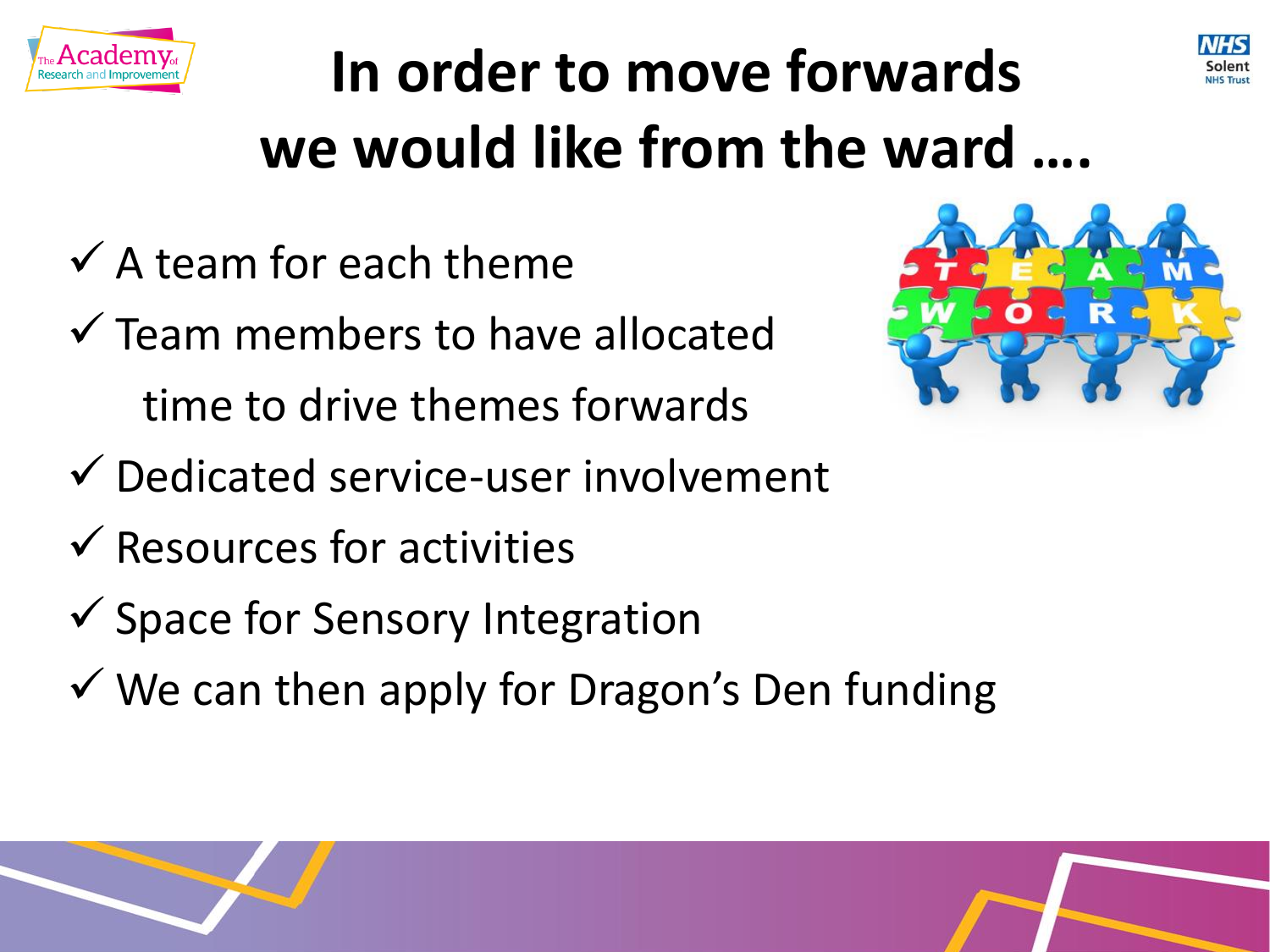



#### **In order to move forwards we have agreed with senior staff that….**

- Senior ward based staff support with
	- implementing changes
	- sustaining changes
- Regular catch-up meetings
- A communication plan
	- Who, how much, how often?
- Sharing of Information on impending changes
- Support to link in with other ward improvements

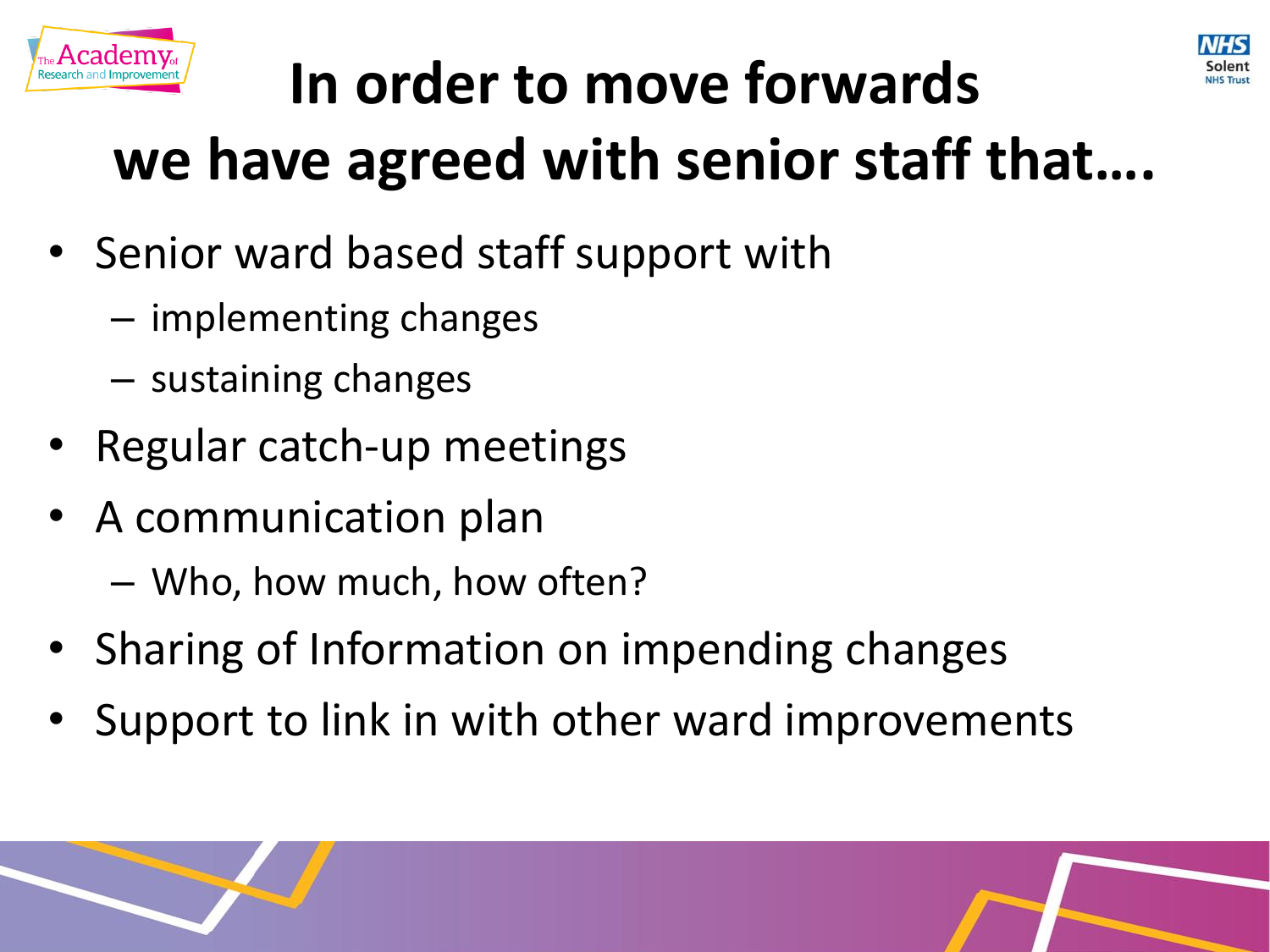